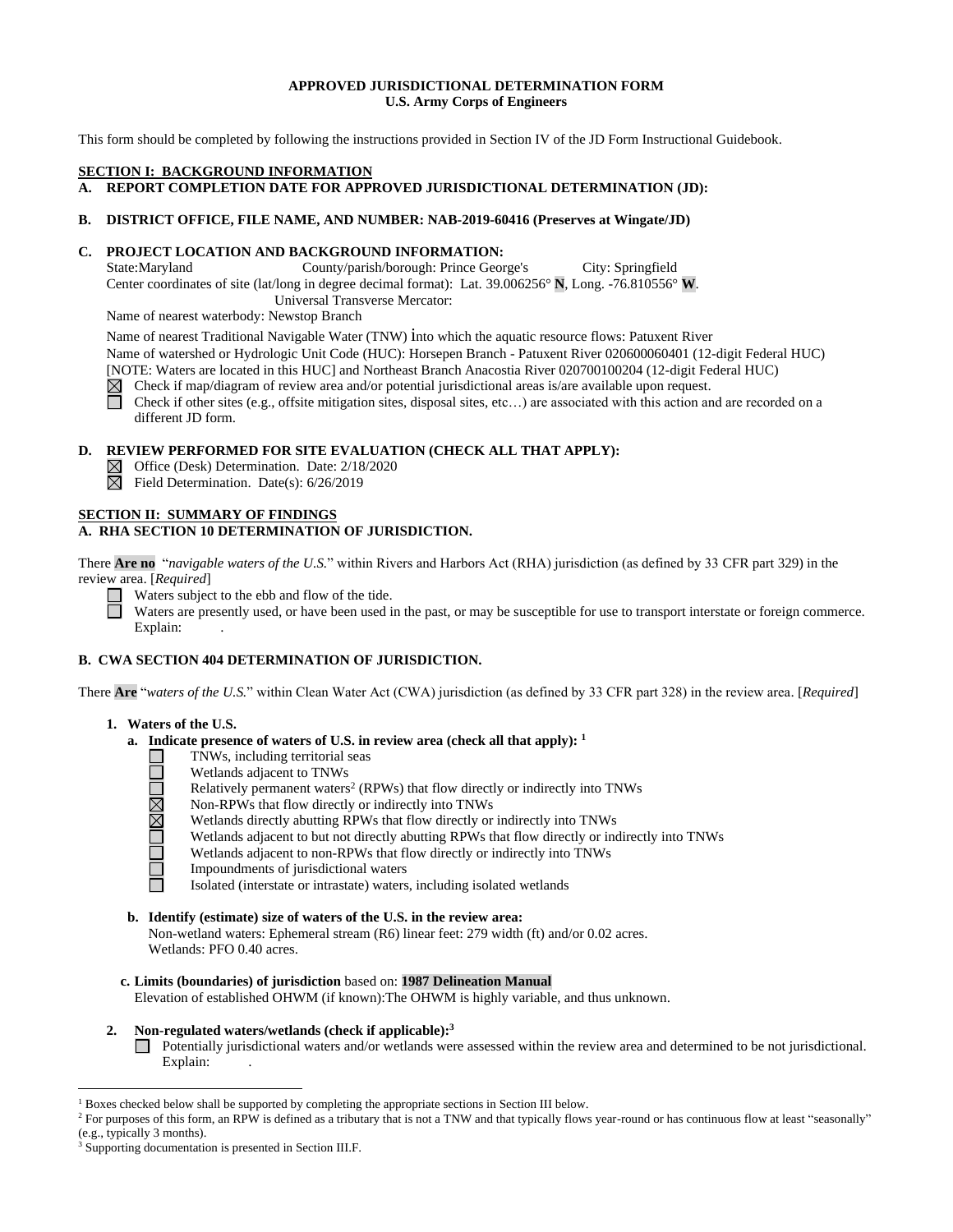#### **SECTION III: CWA ANALYSIS**

#### **A. TNWs AND WETLANDS ADJACENT TO TNWs**

**The agencies will assert jurisdiction over TNWs and wetlands adjacent to TNWs. If the aquatic resource is a TNW, complete Section III.A.1 and Section III.D.1. only; if the aquatic resource is a wetland adjacent to a TNW, complete Sections III.A.1 and 2 and Section III.D.1.; otherwise, see Section III.B below**.

#### **1. TNW**

Identify TNW: .

Summarize rationale supporting determination: .

#### **2. Wetland adjacent to TNW**

Summarize rationale supporting conclusion that wetland is "adjacent": .

## **B. CHARACTERISTICS OF TRIBUTARY (THAT IS NOT A TNW) AND ITS ADJACENT WETLANDS (IF ANY):**

**This section summarizes information regarding characteristics of the tributary and its adjacent wetlands, if any, and it helps determine whether or not the standards for jurisdiction established under Rapanos have been met.** 

**The agencies will assert jurisdiction over non-navigable tributaries of TNWs where the tributaries are "relatively permanent waters" (RPWs), i.e. tributaries that typically flow year-round or have continuous flow at least seasonally (e.g., typically 3 months). A wetland that directly abuts an RPW is also jurisdictional. If the aquatic resource is not a TNW, but has year-round (perennial) flow, skip to Section III.D.2. If the aquatic resource is a wetland directly abutting a tributary with perennial flow, skip to Section III.D.4.**

**A wetland that is adjacent to but that does not directly abut an RPW requires a significant nexus evaluation. Corps districts and EPA regions will include in the record any available information that documents the existence of a significant nexus between a relatively permanent tributary that is not perennial (and its adjacent wetlands if any) and a traditional navigable water, even though a significant nexus finding is not required as a matter of law.**

**If the waterbody<sup>4</sup> is not an RPW, or a wetland directly abutting an RPW, a JD will require additional data to determine if the waterbody has a significant nexus with a TNW. If the tributary has adjacent wetlands, the significant nexus evaluation must consider the tributary in combination with all of its adjacent wetlands. This significant nexus evaluation that combines, for analytical purposes, the tributary and all of its adjacent wetlands is used whether the review area identified in the JD request is the tributary, or its adjacent wetlands, or both. If the JD covers a tributary with adjacent wetlands, complete Section III.B.1 for the tributary, Section III.B.2 for any onsite wetlands, and Section III.B.3 for all wetlands adjacent to that tributary, both onsite and offsite. The determination whether a significant nexus exists is determined in Section III.C below.**

**1. Characteristics of non-TNWs that flow directly or indirectly into TNW**

**(i) General Area Conditions:** Watershed size: 0.0961**square miles** Drainage area: 0.0961 **square miles** Average annual rainfall: 43.92 inches Average annual snowfall: 17.2 inches

## **(ii) Physical Characteristics:**

 $\overline{a}$ 

(a) Relationship with TNW: Tributary flows directly into TNW.  $\boxtimes$  Tributary flows through 2 tributaries before entering TNW.

Project waters are **2-5** river miles from TNW. Project waters are **1 (or less)** river miles from RPW. Project waters are **2-5** aerial (straight) miles from TNW. Project waters are **1 (or less)** aerial (straight) miles from RPW. Project waters cross or serve as state boundaries. Explain:

<sup>4</sup> Note that the Instructional Guidebook contains additional information regarding swales, ditches, washes, and erosional features generally and in the arid West.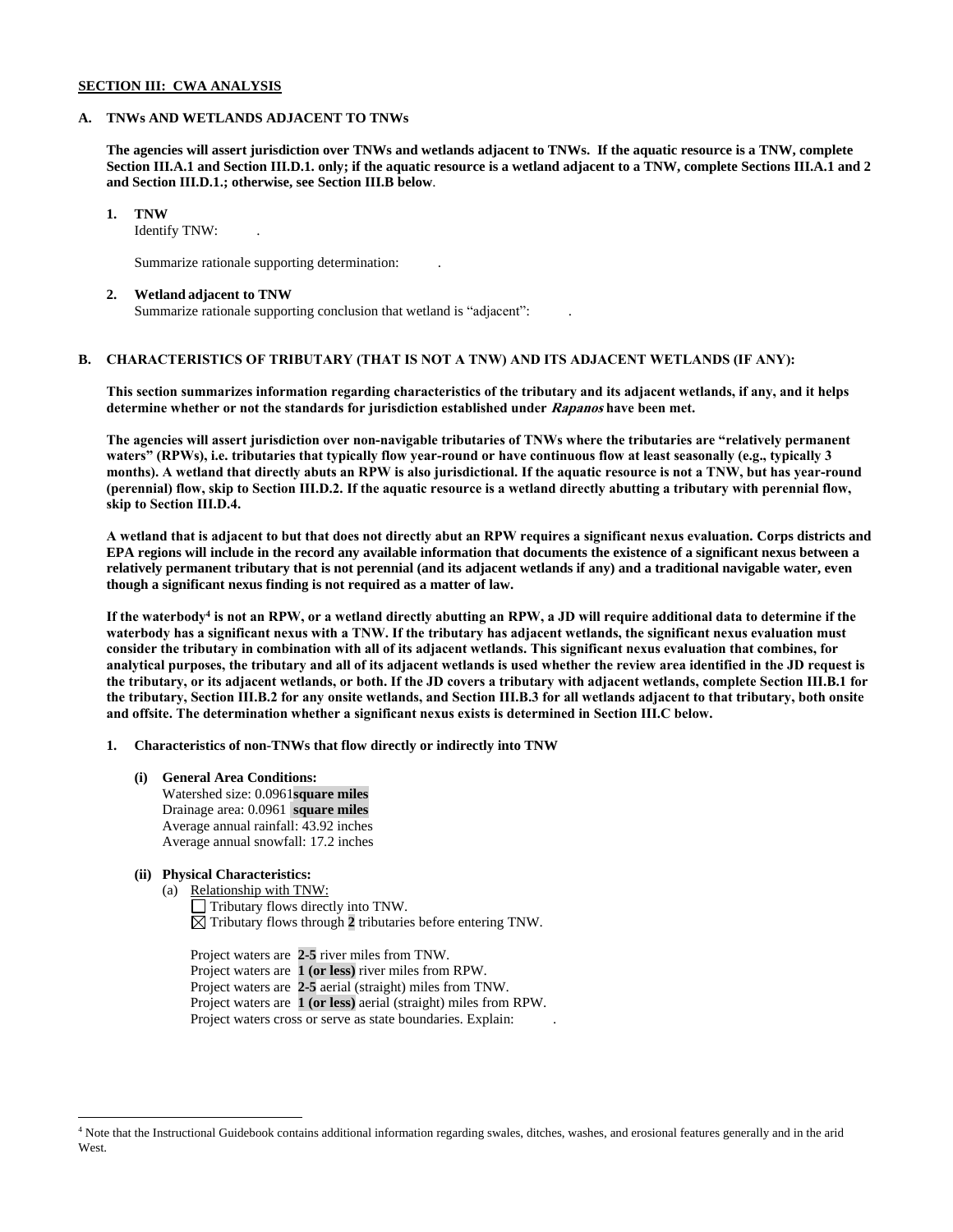Identify flow route to TNW<sup>5</sup>: Ephemeral stream flows into roadside ditch, mapped as wetland. The ditch flows into the upppermost portion of Newstop branch via culvert under road. Newstop Branch flows 2.1 miles into Horsepen Branch, and flow 2.7 miles into the Patuxent River. Tributary stream order, if known: 1<sup>st</sup> order.

|                                                                                                                                                                                                                                                                                                                                                                                                                | (b) General Tributary Characteristics (check all that apply):<br><b>Tributary</b> is:<br>$\boxtimes$ Natural<br>Artificial (man-made). Explain:<br>Manipulated (man-altered). Explain:                                                                                                                                                                                                                                                                                                                                                                                                                                                                                                                         |  |  |  |  |  |  |
|----------------------------------------------------------------------------------------------------------------------------------------------------------------------------------------------------------------------------------------------------------------------------------------------------------------------------------------------------------------------------------------------------------------|----------------------------------------------------------------------------------------------------------------------------------------------------------------------------------------------------------------------------------------------------------------------------------------------------------------------------------------------------------------------------------------------------------------------------------------------------------------------------------------------------------------------------------------------------------------------------------------------------------------------------------------------------------------------------------------------------------------|--|--|--|--|--|--|
|                                                                                                                                                                                                                                                                                                                                                                                                                | <b>Tributary</b> properties with respect to top of bank (estimate):<br>Average width: 4 feet<br>Average depth: 1 - 2 feet<br>Average side slopes: 2:1.                                                                                                                                                                                                                                                                                                                                                                                                                                                                                                                                                         |  |  |  |  |  |  |
|                                                                                                                                                                                                                                                                                                                                                                                                                | Primary tributary substrate composition (check all that apply):<br>Silts<br>Sands<br>Concrete<br>Cobbles<br>Gravel<br>Muck<br>Vegetation. Type/% cover:<br>Bedrock<br>$\boxtimes$ Other. Explain: soil.                                                                                                                                                                                                                                                                                                                                                                                                                                                                                                        |  |  |  |  |  |  |
|                                                                                                                                                                                                                                                                                                                                                                                                                | Tributary condition/stability [e.g., highly eroding, sloughing banks]. Explain: Ephemeral stream has relatively steep<br>banks, and shows signs of moderate levels of erosion.<br>Presence of run/riffle/pool complexes. Explain: None.<br>Tributary geometry: Relatively straight<br>Tributary gradient (approximate average slope):<br>%                                                                                                                                                                                                                                                                                                                                                                     |  |  |  |  |  |  |
| Flow:<br>(c)<br>Tributary provides for: Ephemeral flow<br>Estimate average number of flow events in review area/year: 11-20<br>Describe flow regime: Although the ephemeral stream has than 20 acres of drainage, due to the climate of this<br>portion of Maryland, it is estimated that the stream would flow an average of 11 to 20 events in the average year<br>Other information on duration and volume: |                                                                                                                                                                                                                                                                                                                                                                                                                                                                                                                                                                                                                                                                                                                |  |  |  |  |  |  |
|                                                                                                                                                                                                                                                                                                                                                                                                                | Surface flow is: Discrete and confined. Characteristics:<br>Subsurface flow: Unknown. Explain findings:<br>Dye (or other) test performed:                                                                                                                                                                                                                                                                                                                                                                                                                                                                                                                                                                      |  |  |  |  |  |  |
|                                                                                                                                                                                                                                                                                                                                                                                                                | Tributary has (check all that apply):<br>$\boxtimes$ Bed and banks<br>$\boxtimes$ OHWM <sup>6</sup> (check all indicators that apply):<br>$\boxtimes$ clear, natural line impressed on the bank<br>the presence of litter and debris<br>$\boxtimes$<br>$\boxtimes$<br>destruction of terrestrial vegetation<br>changes in the character of soil<br>shelving<br>the presence of wrack line<br>$\boxtimes$ vegetation matted down, bent, or absent<br>sediment sorting<br>leaf litter disturbed or washed away<br>scour<br>sediment deposition<br>multiple observed or predicted flow events<br>abrupt change in plant community<br>water staining<br>other (list):<br>Discontinuous OHWM. <sup>7</sup> Explain: |  |  |  |  |  |  |
|                                                                                                                                                                                                                                                                                                                                                                                                                | If factors other than the OHWM were used to determine lateral extent of CWA jurisdiction (check all that apply):<br>$\Box$ High Tide Line indicated by:<br>Mean High Water Mark indicated by:<br>oil or scum line along shore objects<br>survey to available datum;<br>fine shell or debris deposits (foreshore)<br>physical markings;<br>vegetation lines/changes in vegetation types.<br>physical markings/characteristics<br>tidal gauges<br>other (list):                                                                                                                                                                                                                                                  |  |  |  |  |  |  |

 $\overline{a}$ 

<sup>5</sup> Flow route can be described by identifying, e.g., tributary a, which flows through the review area, to flow into tributary b, which then flows into TNW. <sup>6</sup>A natural or man-made discontinuity in the OHWM does not necessarily sever jurisdiction (e.g., where the stream temporarily flows underground, or where the OHWM has been removed by development or agricultural practices). Where there is a break in the OHWM that is unrelated to the waterbody's flow regime (e.g., flow over a rock outcrop or through a culvert), the agencies will look for indicators of flow above and below the break. 7 Ibid.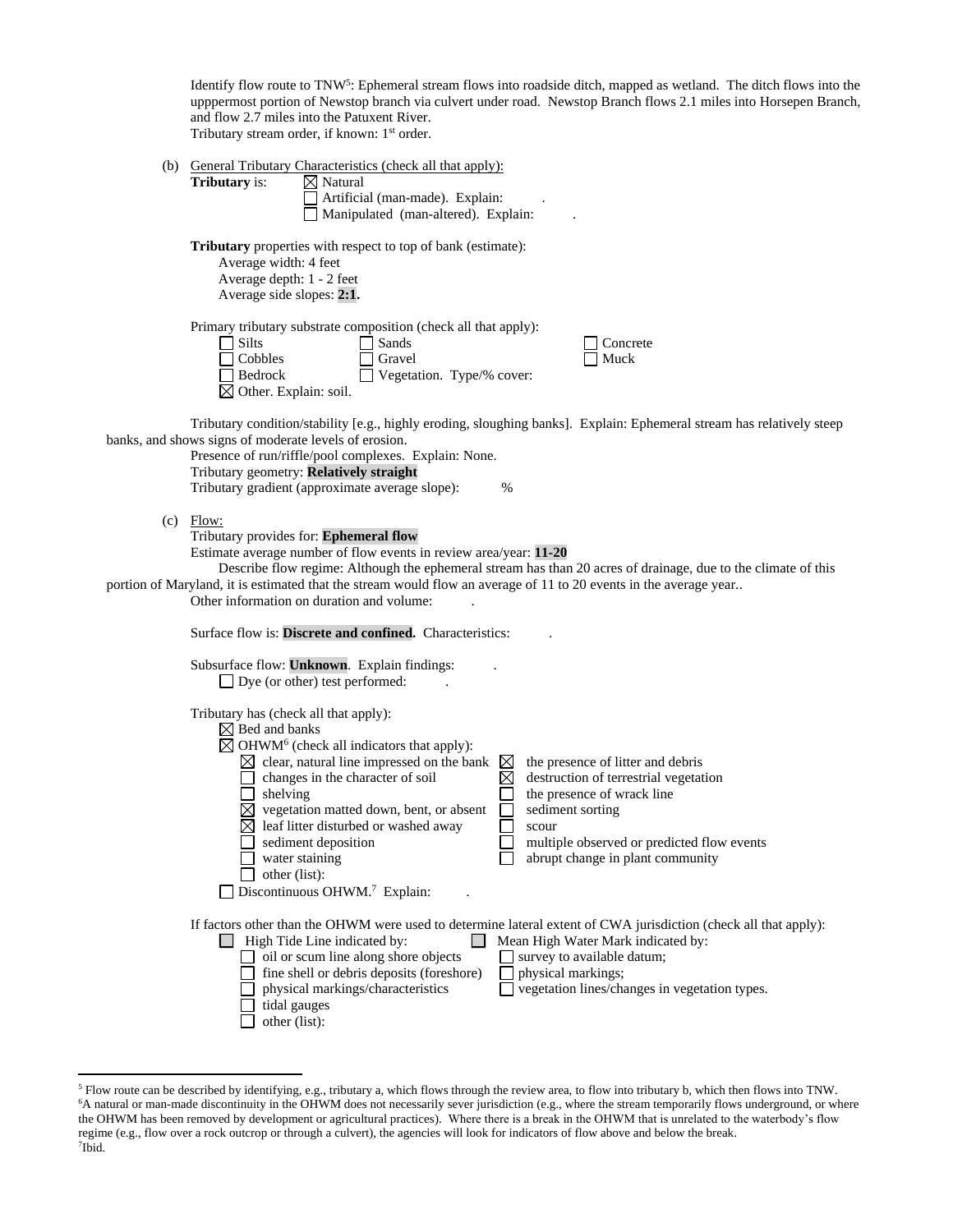## **(iii) Chemical Characteristics:**

Characterize tributary (e.g., water color is clear, discolored, oily film; water quality; general watershed characteristics, etc.). Explain: No water present at time of site visit. Identify specific pollutants, if known: .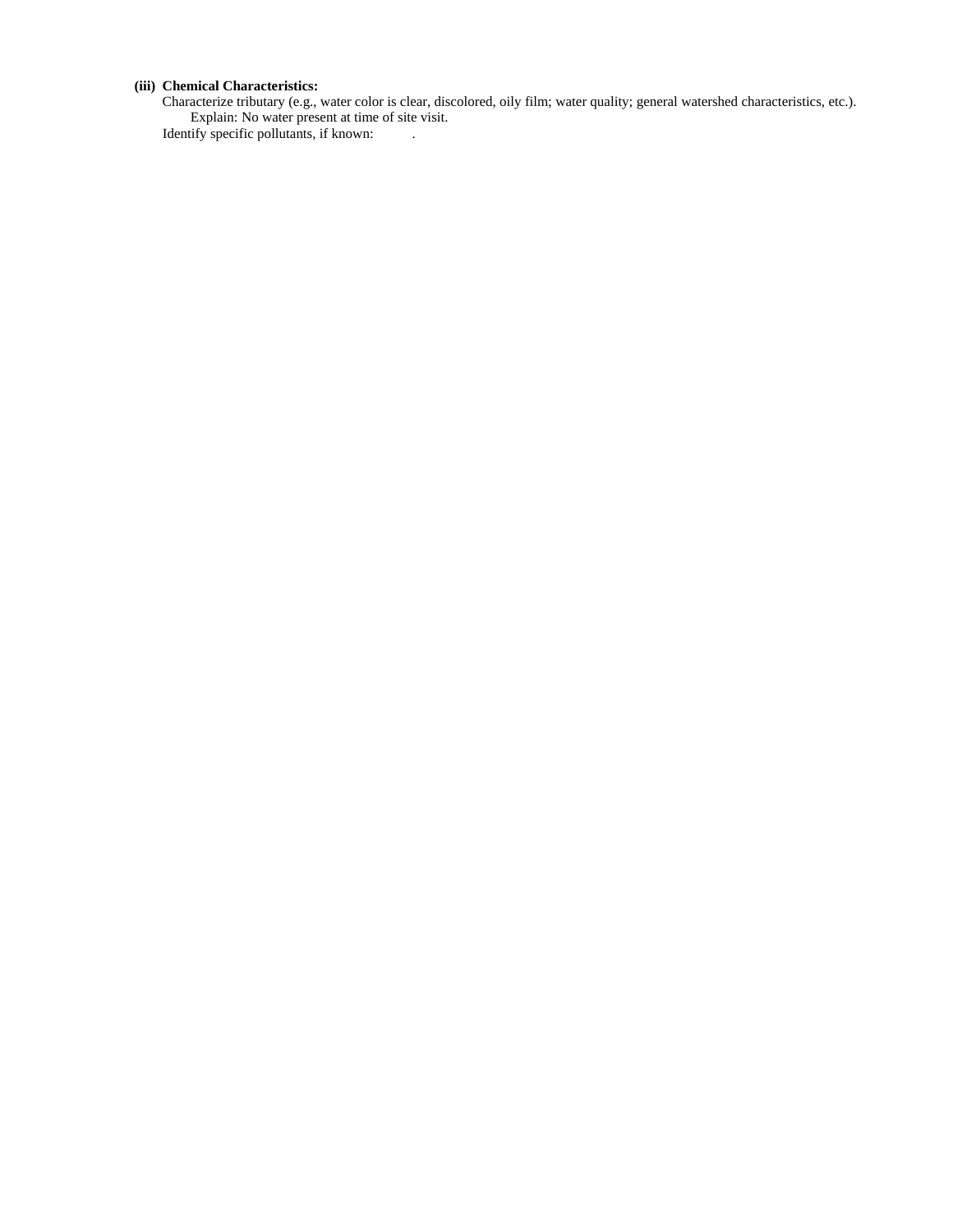## **(iv) Biological Characteristics. Channel supports (check all that apply):**

- $\Box$  Riparian corridor. Characteristics (type, average width):
- Wetland fringe. Characteristics:
- $\Box$  Habitat for:
	- Federally Listed species. Explain findings:
	- Fish/spawn areas. Explain findings: .
	- Other environmentally-sensitive species. Explain findings: .
	- $\Box$  Aquatic/wildlife diversity. Explain findings:

#### **2. Characteristics of wetlands adjacent to non-TNW that flow directly or indirectly into TNW**

#### **(i) Physical Characteristics:**

- (a) General Wetland Characteristics:
	- Properties:
		- Wetland size:0.40 acres

Wetland type. Explain: palustrine forested nontidal (PFO).

Wetland quality. Explain:Not defined in delineation. The forested wetland is located between existing residential subdivision and Springfield Road. While the wetland is not pristine, there is are few invasive plant species and the wetland provides habitat for wetland dependent species in the vicinity of residential development.

Project wetlands cross or serve as state boundaries. Explain: No.

(b) General Flow Relationship with Non-TNW:

Flow is: **Ephemeral flow**. Explain: The PFO wetland is located at the head of Newstop Branch, and would be expected to discharge water after rain events and during snowmelt.

## Surface flow is**: Discrete and confined**

Characteristics: The PFO wetland is directly connected to Newstop branch via the wetland ditch located along Springfield Road, and the uppermost portion of Newstop Branch is mapped into the PFO wetland (via culvert under Springfield Road).

> Subsurface flow: **Unknown**. Explain findings: .  $\Box$  Dye (or other) test performed:

- 
- (c) Wetland Adjacency Determination with Non-TNW:
	- $\boxtimes$  Directly abutting
	- $\overline{\Box}$  Not directly abutting
		- $\Box$  Discrete wetland hydrologic connection. Explain:
		- Ecological connection. Explain:
		- $\Box$  Separated by berm/barrier. Explain:
- (d) Proximity (Relationship) to TNW

Project wetlands are **2-5** river miles from TNW. Project waters are **2-5** aerial (straight) miles from TNW. Flow is from: **Wetland to navigable waters.** Estimate approximate location of wetland as within the **500-year or greater** floodplain.

## **(ii) Chemical Characteristics:**

Characterize wetland system (e.g., water color is clear, brown, oil film on surface; water quality; general watershed characteristics; etc.). Explain: .

Identify specific pollutants, if known: .

## **(iii) Biological Characteristics. Wetland supports (check all that apply):**

 $\Box$  Riparian buffer. Characteristics (type, average width):

 $\boxtimes$  Vegetation type/percent cover. Explain:Wetland is typical of palustrine forested wetland systems in this region. The wetland recieves hydrology from precipitation as well as groundwatrer. A representative sample point was taken within the wetland during the June 26, 2019 site visit. Several upland points were taken in non-wetland areas. Common dominate vegetation within this sample plot consisted of Red Maple (Acer rubrum), Sweet Gum (Liquidambar styraciflua), Highbush blueberry (Vaccinium corymbosum), partidgeberry (Mitchella repens), greenbriar (Smilax rotundifolia), and Japanese honeysuckle (Lonicera japonica), as documented in the January 7, 2019 JD report. Percent of dominant species that are OBL, FACW or FAC is 71.4% cover in the wetland.

 $\Box$  Habitat for:

 $\Box$  Federally Listed species. Explain findings:

 $\overline{\Box}$  Fish/spawn areas. Explain findings:

 $\Box$  Other environmentally-sensitive species. Explain findings:

Aquatic/wildlife diversity. Explain findings:Aquatic wildlife are not descriped in the delineation, however the location of the project site would be expected to provide suitable habitat for small vertebrates including amphibians and invertebrates such as crayfish and insects.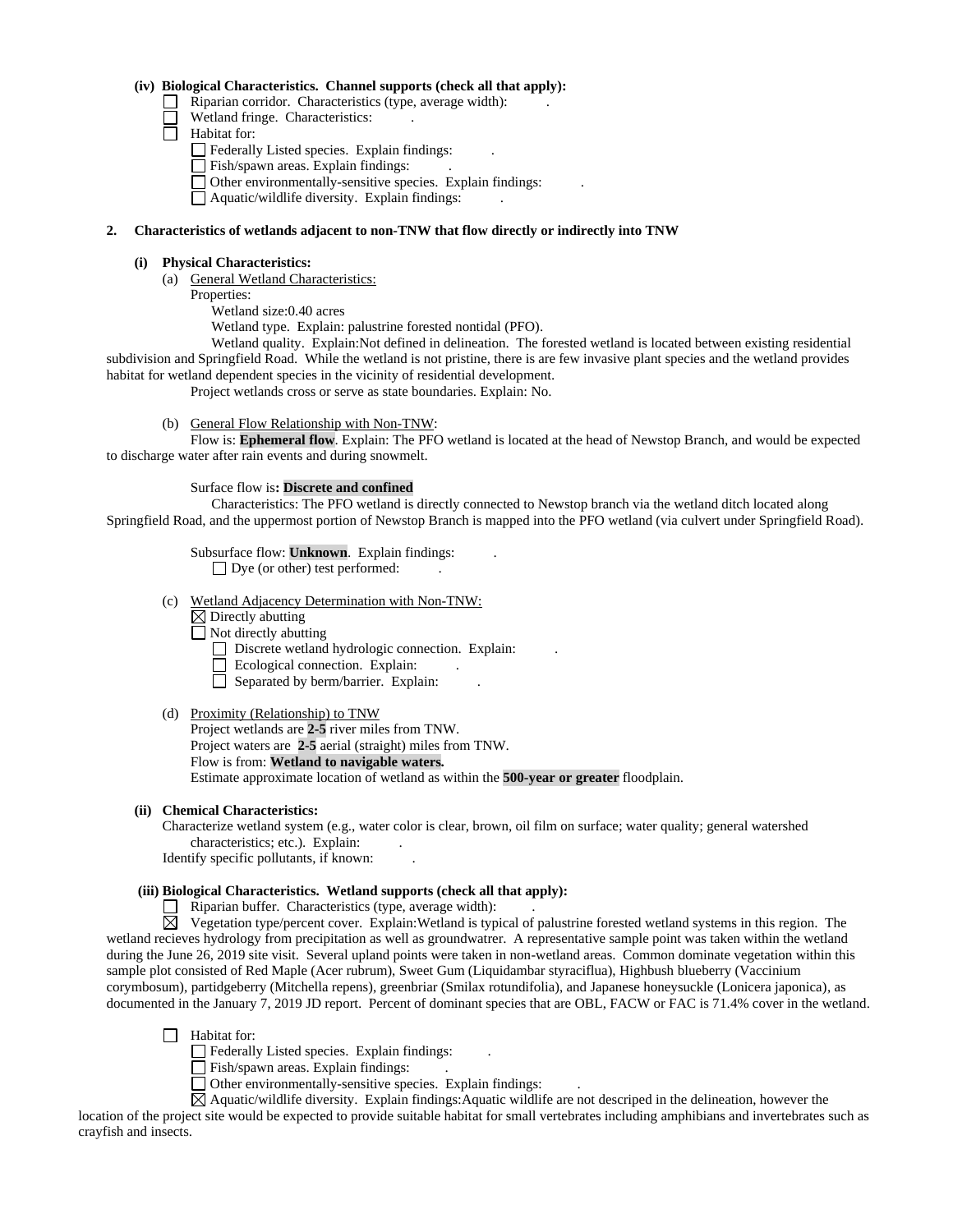#### **3. Characteristics of all wetlands adjacent to the tributary (if any)**

All wetland(s) being considered in the cumulative analysis: **1** Approximately ( 0.40 ) acres in total are being considered in the cumulative analysis.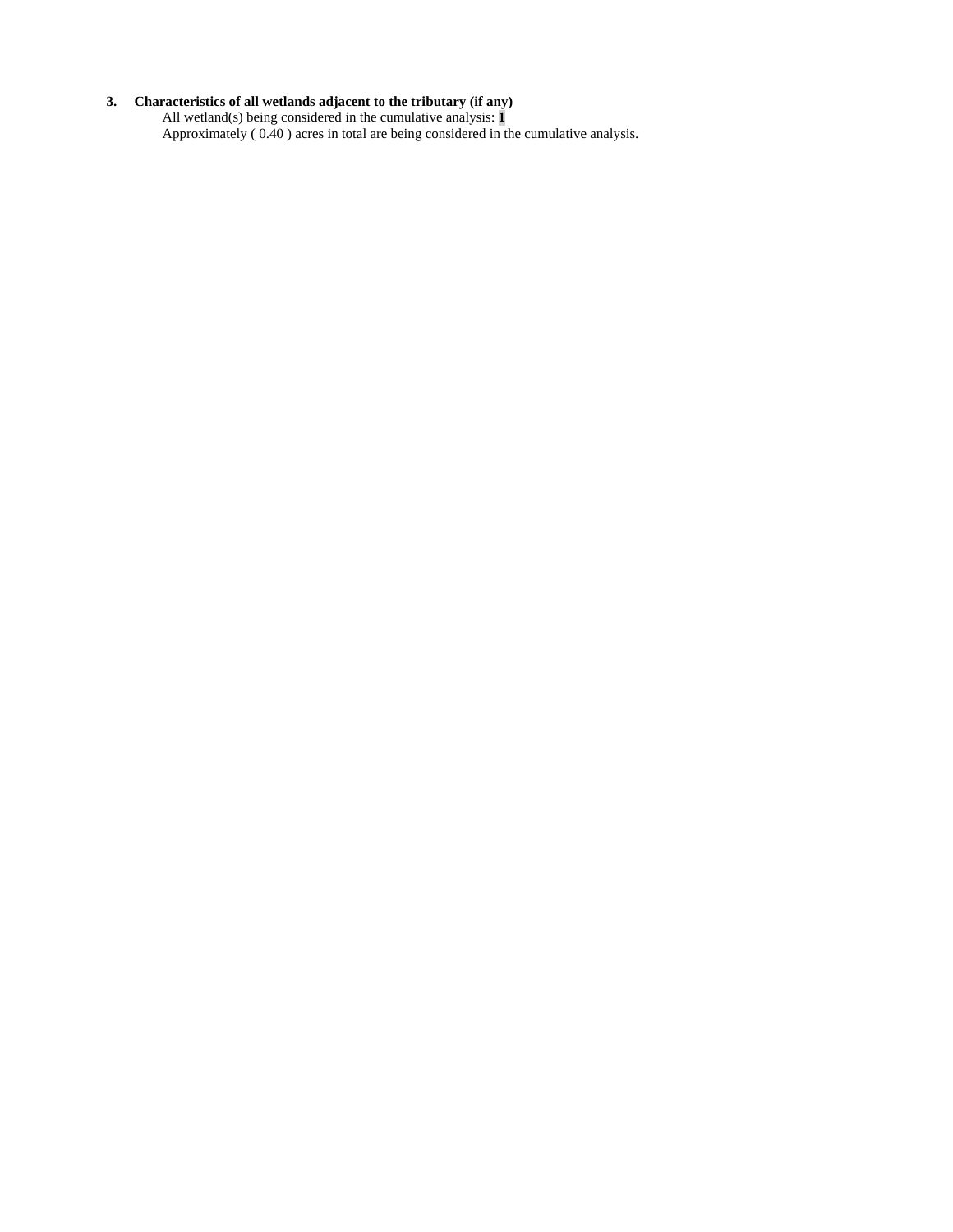For each wetland, specify the following:

PFO Y 0.40 Acres

Directly abuts? (Y/N) Size (in acres) Directly abuts? (Y/N) Size (in acres)

Summarize overall biological, chemical and physical functions being performed: Wetland protect and improve water quality, provide aquatic and wildlife habitats, store floodwaters, and maintain surface waters during dry periods.

## **C. SIGNIFICANT NEXUS DETERMINATION**

**A significant nexus analysis will assess the flow characteristics and functions of the tributary itself and the functions performed by any wetlands adjacent to the tributary to determine if they significantly affect the chemical, physical, and biological integrity of a TNW. For each of the following situations, a significant nexus exists if the tributary, in combination with all of its adjacent wetlands, has more than a speculative or insubstantial effect on the chemical, physical and/or biological integrity of a TNW. Considerations when evaluating significant nexus include, but are not limited to the volume, duration, and frequency of the flow of water in the tributary and its proximity to a TNW, and the functions performed by the tributary and all its adjacent wetlands. It is not appropriate to determine significant nexus based solely on any specific threshold of distance (e.g. between a tributary and its adjacent wetland or between a tributary and the TNW). Similarly, the fact an adjacent wetland lies within or outside of a floodplain is not solely determinative of significant nexus.** 

#### **Draw connections between the features documented and the effects on the TNW, as identified in the** *Rapanos* **Guidance and discussed in the Instructional Guidebook. Factors to consider include, for example:**

- Does the tributary, in combination with its adjacent wetlands (if any), have the capacity to carry pollutants or flood waters to TNWs, or to reduce the amount of pollutants or flood waters reaching a TNW?
- Does the tributary, in combination with its adjacent wetlands (if any), provide habitat and lifecycle support functions for fish and other species, such as feeding, nesting, spawning, or rearing young for species that are present in the TNW?
- Does the tributary, in combination with its adjacent wetlands (if any), have the capacity to transfer nutrients and organic carbon that support downstream foodwebs?
- Does the tributary, in combination with its adjacent wetlands (if any), have other relationships to the physical, chemical, or biological integrity of the TNW?

#### **Note: the above list of considerations is not inclusive and other functions observed or known to occur should be documented below:**

**1. Significant nexus findings for non-RPW that has no adjacent wetlands and flows directly or indirectly into TNWs.** Explain findings of presence or absence of significant nexus below, based on the tributary itself, then go to Section III.D:

The Corps identified a non-relatively permanent waterway (ephemeral stream) that travels in the northeasterly direction from forested uplands and flows in to the PEM wetland ditch located along Springfield Road. This PEM wetland ditch is directly connected to the upper reach of the Newstop Branch via culvert under Springfiled Road. The ephemeral stream is approximately 279 feet long. This ephemeral stream has the ability to carry pollutants to the downstream TNW. The ephemeral stream contributes physically to the base flow of the TNW, and the surrounding forest buffer of the stream contributes to the biological and chemical integrity of the TNW.

 Overland flow originates from neighboring suburban land as well as adjacent undeveloped forested uplands flow through the ephemeral stream, then enter the delineated wetland located along Springfield Road, to the RPW (Newstop Branch) in which it flows for approximately 2 miles before emptying into the Horsepen Branch, and then flows for approximately 2.5 miles before it empties into the Patuxent River, a TNW. Contaminants (nitrogen, pesticides, herbicides, oils and soil) that may originate from neighboring suburband land use areas, or adjacent forested upland areas, are filtered out by the wetlands prior to reaching the TNW. A general function of any such wetland is the filtration of contaminants which are present due to the neighboring land-use activities. It can be reasonably assumed that the contaminants attached to the sediment particles released by erosion and impervious land-use cover activities are being filtered. The linear portion of the delineated wetland, located along Springfield Road, is a linear PEM/PFO wetland system and provides a much needed filter to prevent contaminants and sediments from entering the watershed constituting the upper reaches of Newstop Branch. Due to its proximity to the roadside drainage features impervious cover activities, the RPW stream leaving the project site provides a direct pathway for pollutants such as oil, pesticide, herbicide, nitrogen and suspended sediment downstream to the Patuxent River, a TNW. .

**2. Significant nexus findings for non-RPW and its adjacent wetlands, where the non-RPW flows directly or indirectly into TNWs.** Explain findings of presence or absence of significant nexus below, based on the tributary in combination with all of its adjacent wetlands, then go to Section III.D: .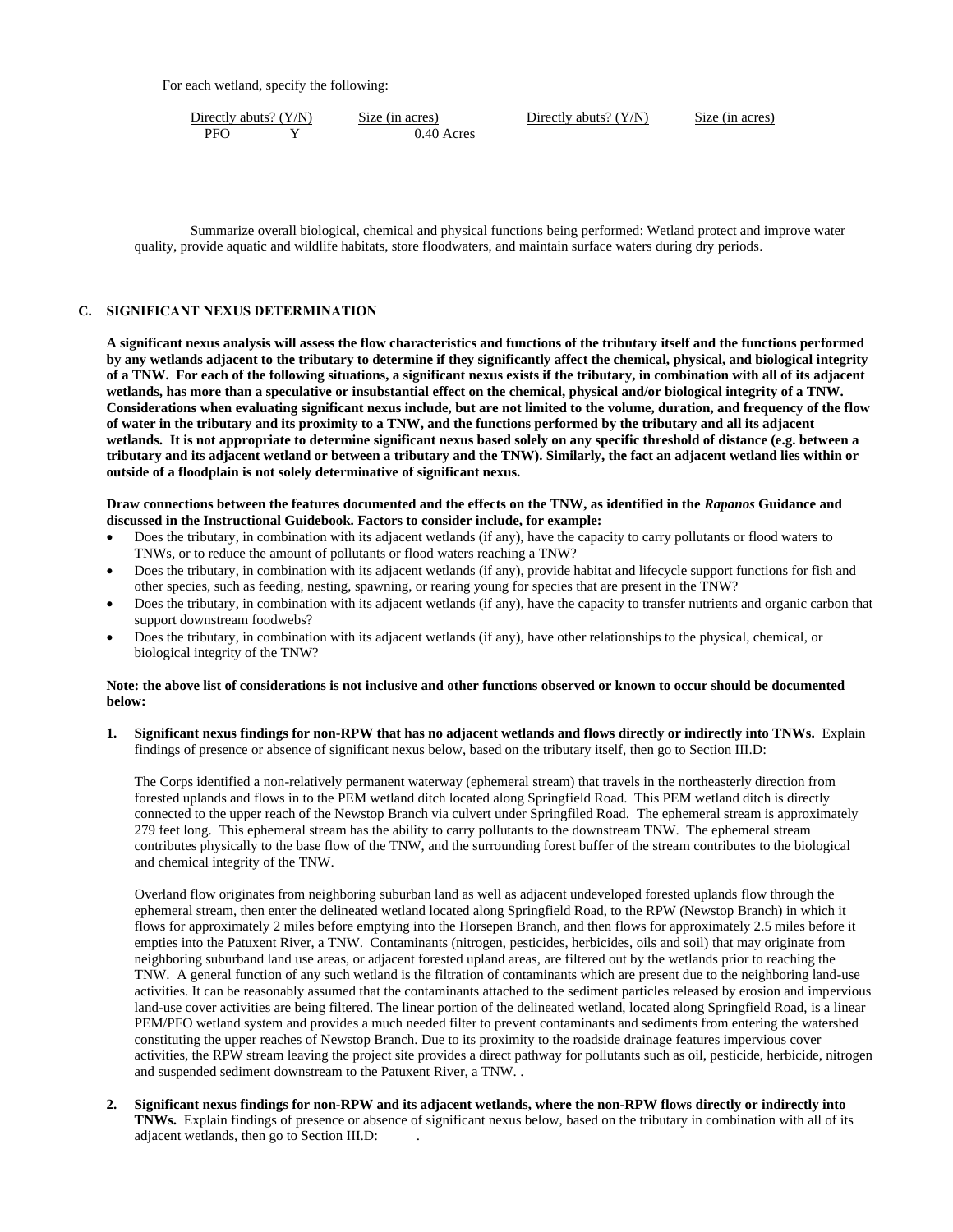**3. Significant nexus findings for wetlands adjacent to an RPW but that do not directly abut the RPW.** Explain findings of presence or absence of significant nexus below, based on the tributary in combination with all of its adjacent wetlands, then go to Section III.D:

## **D. DETERMINATIONS OF JURISDICTIONAL FINDINGS. THE SUBJECT WATERS/WETLANDS ARE (CHECK ALL THAT APPLY):**

**1. TNWs and Adjacent Wetlands.** Check all that apply and provide size estimates in review area: TNWs: linear feet width (ft), Or, acres. □ Wetlands adjacent to TNWs: acres.

## **2. RPWs that flow directly or indirectly into TNWs.**

- Tributaries of TNWs where tributaries typically flow year-round are jurisdictional. Provide data and rationale indicating that tributary is perennial: .
- Tributaries of TNW where tributaries have continuous flow "seasonally" (e.g., typically three months each year) are jurisdictional. Data supporting this conclusion is provided at Section III.B. Provide rationale indicating that tributary flows seasonally:

Provide estimates for jurisdictional waters in the review area (check all that apply):

Tributary waters: linear feet width (ft).

Other non-wetland waters: acres.

Identify type(s) of waters: .

## **3. Non-RPWs<sup>8</sup> that flow directly or indirectly into TNWs.**

 $\boxtimes$  Waterbody that is not a TNW or an RPW, but flows directly or indirectly into a TNW, and it has a significant nexus with a TNW is jurisdictional. Data supporting this conclusion is provided at Section III.C.

Provide estimates for jurisdictional waters within the review area (check all that apply):

 $\boxtimes$  Tributary waters: 279 linear feet 4 width (ft).

**D** Other non-wetland waters: acres.

Identify type(s) of waters: **.**

# **4. Wetlands directly abutting an RPW that flow directly or indirectly into TNWs.**

 $\boxtimes$  Wetlands directly abut RPW and thus are jurisdictional as adjacent wetlands.

Wetlands directly abutting an RPW where tributaries typically flow year-round. Provide data and rationale indicating that tributary is perennial in Section III.D.2, above. Provide rationale indicating that wetland is directly abutting an RPW: **.**

Wetlands directly abutting an RPW where tributaries typically flow "seasonally." Provide data indicating that tributary is seasonal in Section III.B and rationale in Section III.D.2, above. Provide rationale indicating that wetland is directly abutting an RPW: .

Provide acreage estimates for jurisdictional wetlands in the review area: **0.40** acres.

## **5. Wetlands adjacent to but not directly abutting an RPW that flow directly or indirectly into TNWs.**

 $\Box$  Wetlands that do not directly abut an RPW, but when considered in combination with the tributary to which they are adjacent and with similarly situated adjacent wetlands, have a significant nexus with a TNW are jurisidictional. Data supporting this conclusion is provided at Section III.C.

Provide acreage estimates for jurisdictional wetlands in the review area: acres.

## **6. Wetlands adjacent to non-RPWs that flow directly or indirectly into TNWs.**

Wetlands adjacent to such waters, and have when considered in combination with the tributary to which they are adjacent and with similarly situated adjacent wetlands, have a significant nexus with a TNW are jurisdictional. Data supporting this conclusion is provided at Section III.C.

Provide estimates for jurisdictional wetlands in the review area: acres.

 $\overline{a}$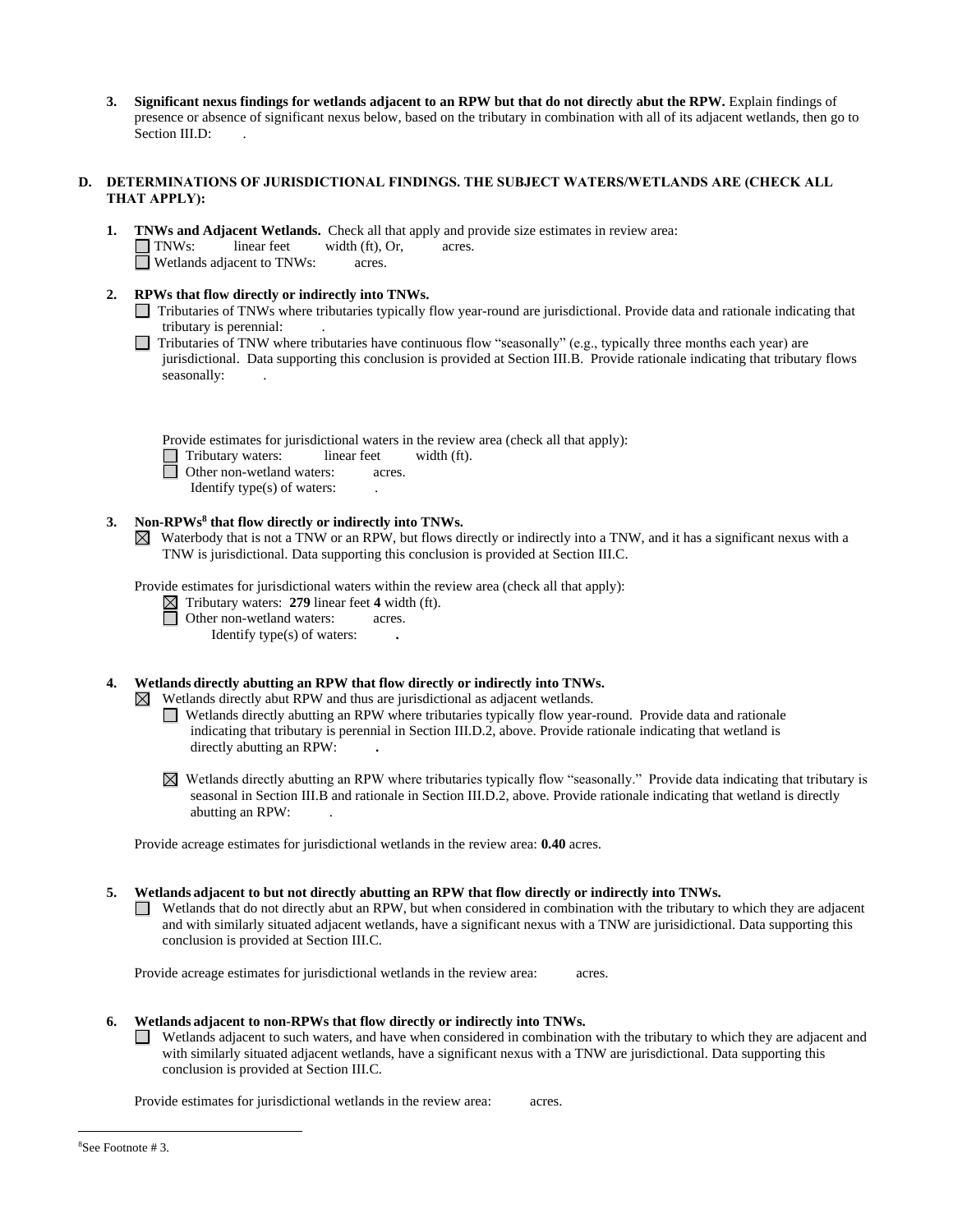|    | 7.                                                                                                                                                                                                                                                                                                                                                                                                                                                                                                                                                                                                                                                                                                                | Impoundments of jurisdictional waters. <sup>9</sup><br>As a general rule, the impoundment of a jurisdictional tributary remains jurisdictional.<br>Demonstrate that impoundment was created from "waters of the U.S.," or<br>Demonstrate that water meets the criteria for one of the categories presented above (1-6), or<br>Demonstrate that water is isolated with a nexus to commerce (see E below). |                       |                                                       |             |  |  |  |
|----|-------------------------------------------------------------------------------------------------------------------------------------------------------------------------------------------------------------------------------------------------------------------------------------------------------------------------------------------------------------------------------------------------------------------------------------------------------------------------------------------------------------------------------------------------------------------------------------------------------------------------------------------------------------------------------------------------------------------|----------------------------------------------------------------------------------------------------------------------------------------------------------------------------------------------------------------------------------------------------------------------------------------------------------------------------------------------------------------------------------------------------------|-----------------------|-------------------------------------------------------|-------------|--|--|--|
| E. | ISOLATED INTERSTATE OR INTRA-STATE WATERS, INCLUDING ISOLATED WETLANDS, THE USE,<br>DEGRADATION OR DESTRUCTION OF WHICH COULD AFFECT INTERSTATE COMMERCE, INCLUDING ANY<br>SUCH WATERS (CHECK ALL THAT APPLY): <sup>10</sup><br>which are or could be used by interstate or foreign travelers for recreational or other purposes.<br>from which fish or shellfish are or could be taken and sold in interstate or foreign commerce.<br>which are or could be used for industrial purposes by industries in interstate commerce.<br>Interstate isolated waters. Explain:<br>Other factors. Explain:                                                                                                                |                                                                                                                                                                                                                                                                                                                                                                                                          |                       |                                                       |             |  |  |  |
|    | Identify water body and summarize rationale supporting determination:                                                                                                                                                                                                                                                                                                                                                                                                                                                                                                                                                                                                                                             |                                                                                                                                                                                                                                                                                                                                                                                                          |                       |                                                       |             |  |  |  |
|    | Provide estimates for jurisdictional waters in the review area (check all that apply):<br>Tributary waters:<br>Other non-wetland waters:<br>Wetlands:                                                                                                                                                                                                                                                                                                                                                                                                                                                                                                                                                             | linear feet<br>Identify type(s) of waters:<br>acres.                                                                                                                                                                                                                                                                                                                                                     | width (ft).<br>acres. |                                                       |             |  |  |  |
| F. | NON-JURISDICTIONAL WATERS, INCLUDING WETLANDS (CHECK ALL THAT APPLY):<br>If potential wetlands were assessed within the review area, these areas did not meet the criteria in the 1987 Corps of Engineers<br>Wetland Delineation Manual and/or appropriate Regional Supplements.<br>Review area included isolated waters with no substantial nexus to interstate (or foreign) commerce.<br>Prior to the Jan 2001 Supreme Court decision in "SWANCC," the review area would have been regulated based solely on the<br>"Migratory Bird Rule" (MBR).<br>Waters do not meet the "Significant Nexus" standard, where such a finding is required for jurisdiction. Explain:<br>Other: (explain, if not covered above): |                                                                                                                                                                                                                                                                                                                                                                                                          |                       |                                                       |             |  |  |  |
|    | Provide acreage estimates for non-jurisdictional waters in the review area, where the sole potential basis of jurisdiction is the MBR<br>factors (i.e., presence of migratory birds, presence of endangered species, use of water for irrigated agriculture), using best professional<br>judgment (check all that apply):<br>Lakes/ponds:<br>Other non-wetland waters:<br>Wetlands: acres.                                                                                                                                                                                                                                                                                                                        | Non-wetland waters (i.e., rivers, streams):<br>acres.                                                                                                                                                                                                                                                                                                                                                    |                       | linear feet<br>acres. List type of aquatic resource:  | width (ft). |  |  |  |
|    | Provide acreage estimates for non-jurisdictional waters in the review area that do not meet the "Significant Nexus" standard, where such<br>a finding is required for jurisdiction (check all that apply):<br>Lakes/ponds:<br>Other non-wetland waters:<br>Wetlands:                                                                                                                                                                                                                                                                                                                                                                                                                                              | Non-wetland waters (i.e., rivers, streams):<br>acres.<br>acres.                                                                                                                                                                                                                                                                                                                                          |                       | linear feet.<br>acres. List type of aquatic resource: | width (ft). |  |  |  |
|    | CECTION IV. DATA COUDCEC                                                                                                                                                                                                                                                                                                                                                                                                                                                                                                                                                                                                                                                                                          |                                                                                                                                                                                                                                                                                                                                                                                                          |                       |                                                       |             |  |  |  |

# **SECTION IV: DATA SOURCES.**

**A. SUPPORTING DATA. Data reviewed for JD (check all that apply -** checked items shall be included in case file and, where checked and requested, appropriately reference sources below):

- Maps, plans, plots or plat submitted by or on behalf of the applicant/consultant: .
- Data sheets prepared/submitted by or on behalf of the applicant/consultant.
- Office concurs with data sheets/delineation report.
- Office does not concur with data sheets/delineation report.

 $\overline{a}$ <sup>9</sup> To complete the analysis refer to the key in Section III.D.6 of the Instructional Guidebook.

<sup>&</sup>lt;sup>10</sup> Prior to asserting or declining CWA jurisdiction based solely on this category, Corps Districts will elevate the action to Corps and EPA HQ for **review consistent with the process described in the Corps/EPA** *Memorandum Regarding CWA Act Jurisdiction Following Rapanos.*